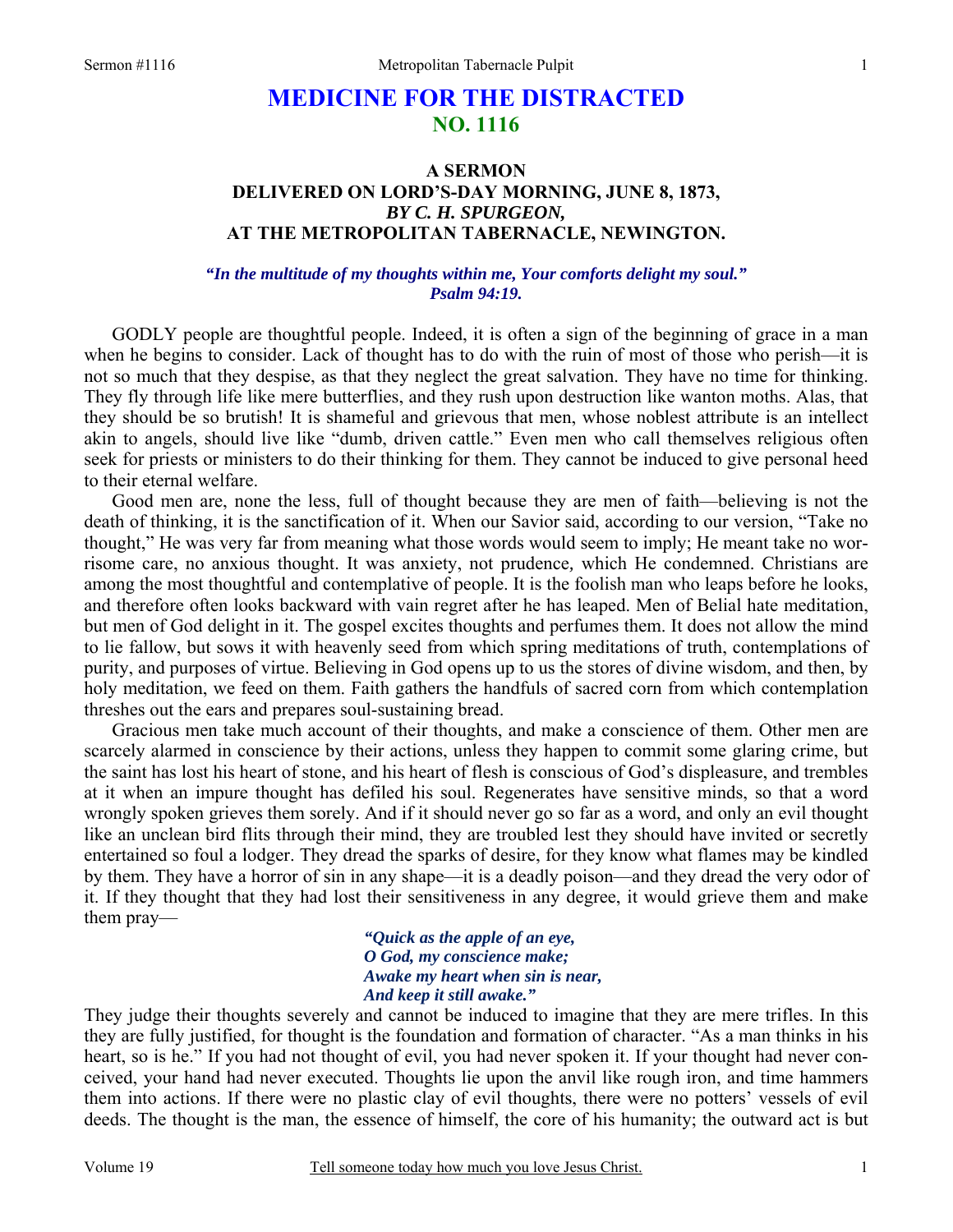the bone, the marrow lies in the motive, intent, and design—therefore he who desires to be right looks mainly at his thoughts.

 And as thought makes character—and therefore good men cannot afford to trifle with it—so thought makes happiness or woe. In the present life it is certainly so. Many a man never possessed a diamond or a chain of gold, and yet he is not unhappy, because he wears the pearl of contentment, and his thoughts of future bliss are as an ornament about his neck. Men who have their breasts made brilliant with stars and gems might well envy those whose jewels flash within their bosoms, and light up the secret chambers of their souls. Thoughts have more to do with true wealth than all the miser's stores. The soul makes the estate. He is a poor man who ranks with emperors and yet is a stranger to inward peace. And he is rich who has not a foot of land to call his own, whose heritage is altogether in another world, but who nevertheless can say—

> *"My God, You are mine, What a comfort divine, What a blessing to know That my Jesus is mine! In the heavenly Lamb, Thrice happy I am, And my heart, it does leap, At the sound of His name."*

Thought does it all. If thoughts are full of faith in Jesus, confidence in the great Father, hope of heaven, and love to his follow men, the man has a young heaven within the boundaries of his manhood. But if his thoughts are full of sadness, despondency, ambition, pride, selfishness, revenge, discontent, and the like, the man is and must be unhappy, he creates his own hell, and is his own tormentor.

We must, then, look well to our thoughts, and keep our heart with all diligence, for out of it are the issues of life. We must watch thought, think upon thought, and pray about thought—and happy shall we be if we can say, in the language of the text—"In the multitude of my thoughts within me, Your comforts delight my soul."

Now, as I may be helped to do it, I shall this morning first speak upon *the Psalmist's declarations,* setting it out in some of the different lights in which he intended it to be seen. And, secondly, I shall dwell for a little upon *the subject in this declaration upon which he lays the greatest stress,* "Your comforts delight my soul."

**I.** First, then, let us look at THE PSALMIST'S DECLARATION. We shall set it forth under five aspects.

The first will be this—May we not, without twisting the text, understand David to mean that *when passing many subjects in review before him, he selected the joys of true religion, or the comforts of God as the subjects which he preferred beyond all others?* The poet-king sees marching before him in procession a thousand themes for thought, many of them exceedingly attractive and fascinating, but after looking at them all with the fixed eyes of contemplation, he says, ''Notwithstanding the multitude of all these subjects for thought, none of them charm me like the testimonies of my God: they afford me pleasure for a while, but my deepest pleasure, that which delights my very soul, is found in the comforts of God." It is worthy of note that David was a man whose contemplations could take a wide range because his experience had been a singularly varied one. He knew the joys of quiet meditation, for in his early youth he had been a shepherd's boy, and had kept his father's flock. There are some who fancy that if happiness is to be found on earth, it may be discovered in rural scenes, in quietude and peace, and I am inclined to think that they are not far off the mark. To the mind which is rightly attuned, there are sacred charms in solitude. Well might our poet praise God for quiet, and sing—

*"The calm retreat, the silent shade, With prayer and praise agree, And seem by Your kind bounty made For those that worship Thee."* 

 In the quietude in which he fed his flocks, David had not been a soulless clown, but a poet, a student, a divine. At midnight he surveyed the heavens, and gave us that wonderful  $8<sup>th</sup>$  Psalm in which he says,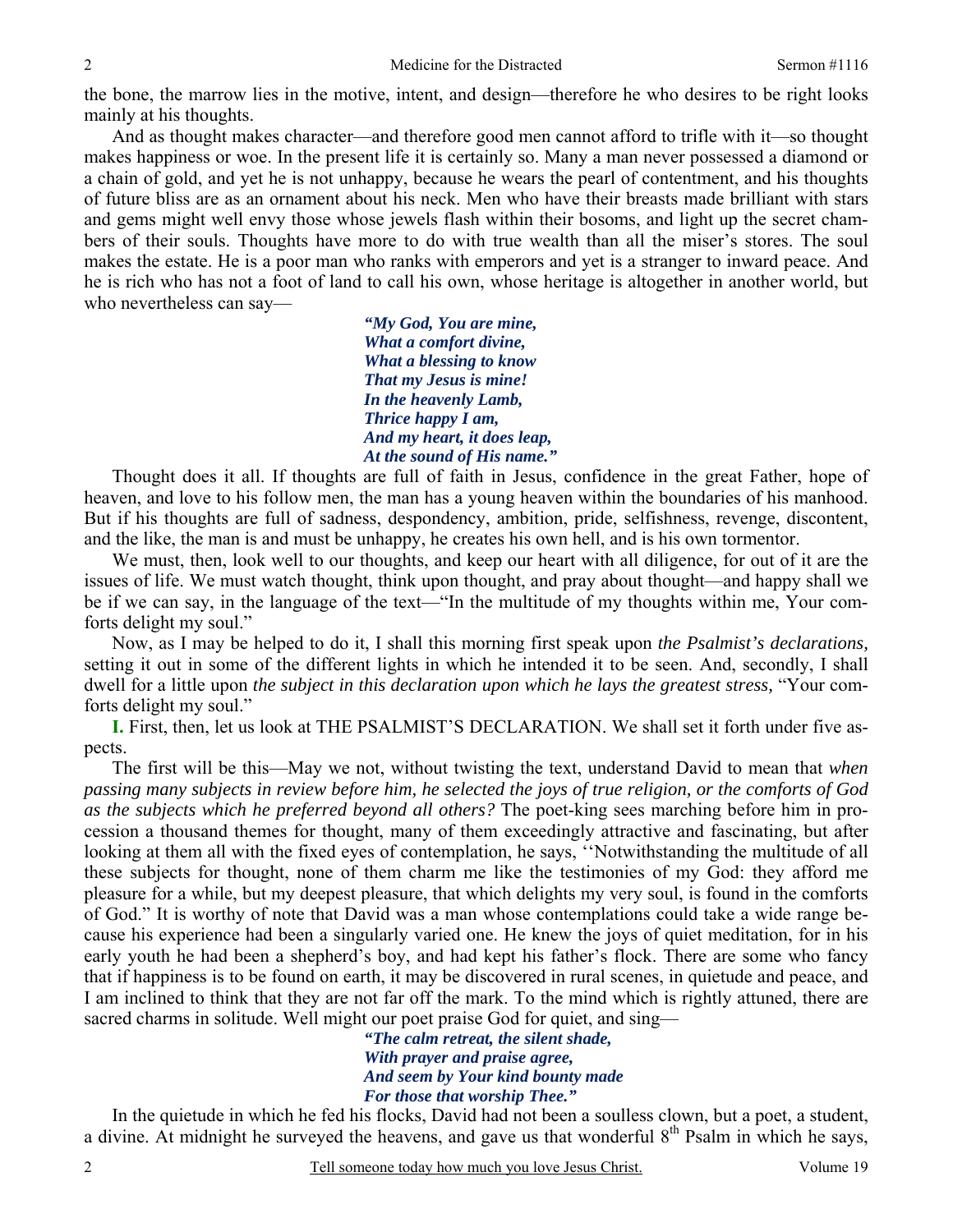"When I consider Your heavens, the work of Your fingers, the moon and stars, which You have ordained; what is man, that You are mindful of him, and the son of man that You visit him?" He had considered objects upon earth as well as those in the skies. Many psalms will show that he was a careful observer of all the works of God's hands. He loved to ramble where he startled the hind of the morning, and glanced at the eagle renewing his youth. He delighted to sit down by the brooks which ran among the hills, to watch the wild goats and the conies, and listen to the birds which sang among the branches of the trees. He noted the fir trees where the storks have their nests, and the cedars of Lebanon so full of sap. He knew the joys of observing the works of God's hands, and they are by no means small. If we all observed nature more, it would be well for us. An eminent physician of the insane has said that he has never met with an insane naturalist. The observation of the works of God in the animal and vegetable kingdoms is so amusing and entertaining to the mind, that it affords relaxation from the severer studies and ruder cares of life. David knew something of natural history, and something of astronomy, indeed, something of every natural science, and besides, he was acquainted with the charms of music and the delights of poetry, for he was, himself, a poet of transcendent genius. I think, of all purely intellectual joys, there is none greater than to be able to pour fourth sublime truths in fitting words. Surely if the new-born child gives pleasure to its mother, the new-born poem gives even more rapturous joy to its author; "This is my own thought; it has sprung from my own soul." The author feels a fuller joy in every stanza than the reader is ever likely to do, for who admires the child one-half as much as does the parent? And then to wed an immortal hymn to celestial music, as David often did, is not this delight? To sit beneath some spreading oak and there, with skillful fingers, wake the harp to ecstasy, and sing, "My hands shall find You, O my God, and every string shall have its tribute to sing"—is not this pleasure? David knew, beyond all others of his times, the united charms of the divine arts of poetry and music. Yet in looking back, the royal psalmist exclaims, "In the multitude of all these charming subjects, rich beyond all price, You, my God, even You, are the chief of my delights, and the comforts You have revealed to me and applied by Your Spirit, to my heart—these are the summit of my joy. In all the rest I may take a measured solace, but Your comforts fill my heart to the brim. They not only sustain and cheer me, but they delight my soul."

Remember, beloved friends, that David not only knew the joys of retirement, but he had felt the delights of active life, and they are not few to a man who is in vigorous health and mental force. There is rapture in being able to serve one's country by noble deeds. When the cowards were flying before Goliath, it was no small joy for the stripling of Bethlehem to come to the front to do battle for his country in heroic fashion. It is no mean thing to be stirred by—

# *"That stern joy which warriors feel In firemen worthy of their steel."*

When he came back with the grizzly head of the champion in his hand, it was no trifling joy that flushed the young warrior's bosom. He had slain the enemy of his country, and now would the daughters of Israel rejoice in the dance and say—"Saul has slain his thousands, and David his ten thousands." He knew the joys of battle and of victory.

 Moreover, the psalmist knew the splendors of a court, and the glory of a throne, for he was the chosen king of Israel. He was an absolute monarch of a people glad to serve him. He knew the pleasures of power and the sweets of eminence. David's history was the epitome of all human experience. It was not so much one life as all our lives condensed in one. "He seemed to be not one, but all mankind's epitome." That Book of Psalms—to which of us does it not belong? Is there not a portion there for each man and woman among us? Whereas we each have had a separate way, David appears, like his greater Lord, to have trodden all our ways, and to have known the sorrows and the happiness of us all. Yet, reviewing all his thoughts, he says, "In the multitude of my thoughts within me, of all I have suffered, and all I have enjoyed; all I have gained, and all I have lost; all I have desired, and all I have attained, the delight of my soul is in my God, and in nothing else; Your comforts, O my God, delight my soul." I feel sure that we are not going away from David's words, and certainly not from David's sense, if we give this meaning to the text.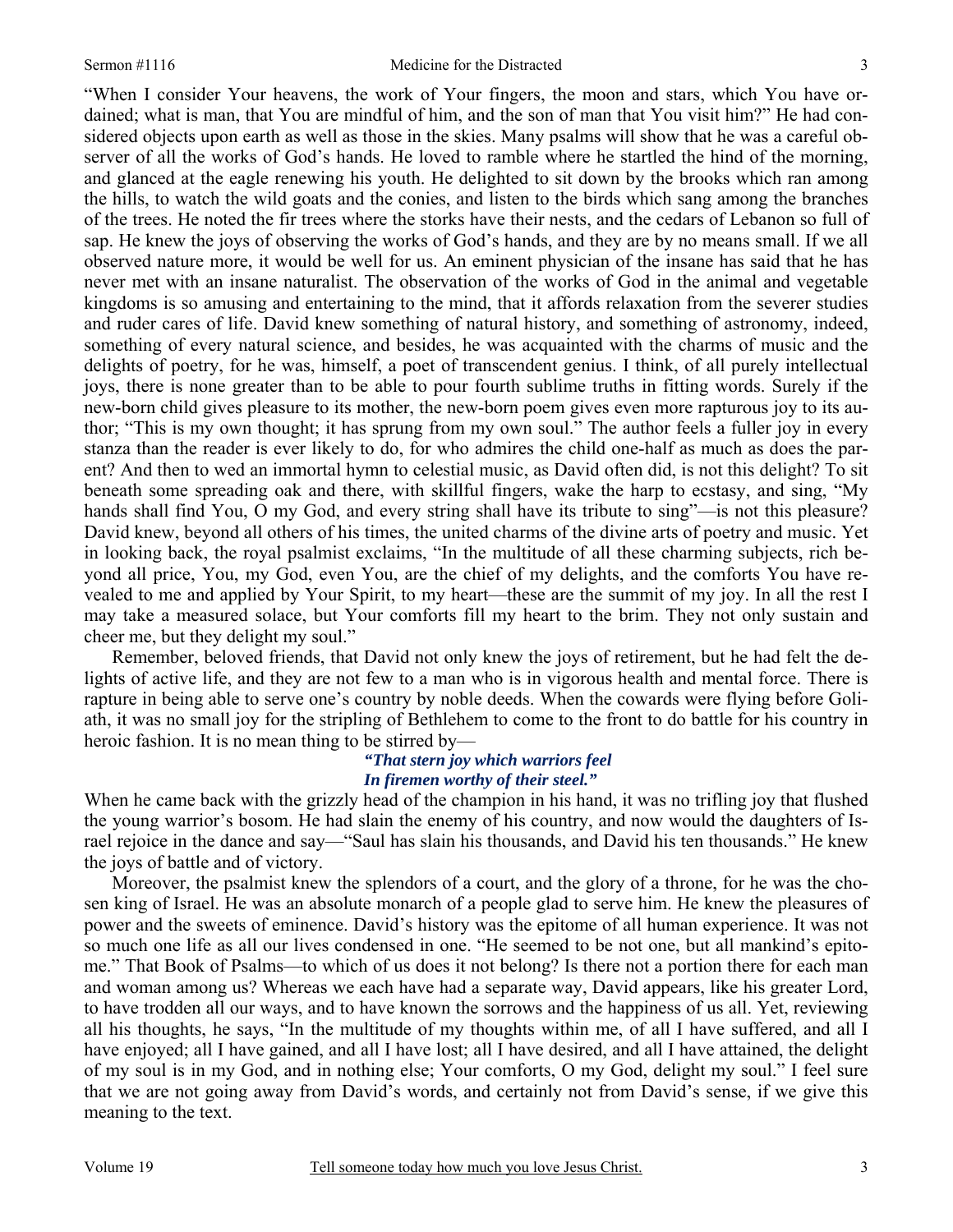Now, I say to every Christian here, should not this be your assertion, that although all desirable things should pass before you in procession, yet nothing to you is like your God, nothing is comparable to His comforts? Perhaps some of you are now growing gray, having in your time passed through many phases of life. You were rich once, you have also been poor. You have been in company, you have been in solitude. You have been a wife, you have been a widow. You have been a child, you have been a parent. You have been a master, you have been a servant. You have been honored, you have been slandered. You have gone through most conditions of life, and now: what is your verdict? Your answer is concerning everything else except the love of Christ, "Vanity of vanities, all is vanity." But concerning the love of God in Christ Jesus our Lord, you confess that it delights your souls as much as it did in your youth, when you consecrated your first energies to God. The gospel still delights us, now that we begin to miss the strength from the arms, and the spring from the footsteps. Now that gray hairs are on us, and we are descending to the grave, it delights us, yes, and delights us in our last hours as much as it did in our first. Blessed be the name of the Lord for this.

But we cannot linger. A second sense of the text will now come before us. David also means that *when he was exercised with many cares in life, he found his solace in the comforts of his God*. David had many reasons for care. Probably the first part of his life was the happiest, when he had only his sheep. Afterwards, when he was called to court, his evil days began. Then was he persecuted by Saul, and hated without a cause. His cares were many when he roamed the wilderness with that rough warrior band around him, so eager for vengeance, so apt to censure their leader's actions. Then his thoughts must have been many and perplexed. We find passages in David's life full of bewildering trouble, like the scene at Ziklag when the city was burned with fire, and all his property and the possessions of his followers was taken away, and their wives and children too. The rough soldiers, in the bitterness of their spirits, spoke of stoning David, and David was much distressed. His own dear ones were missing, and thus he had to bear his own share in the common calamity, and the blame of all his followers besides. At that time, "David encouraged himself in his God." He does not appear to have talked to Joab and Abishai about it, but his heart went away to his God, so that in the multitude of his cares, his resort was to the Lord. After he assumed the throne, David's cares multiplied. The care of the Church of God, as well as of the state, was upon him. His own sins also multiplied his cares, for when he had transgressed against his God, his family became to him a constant source of distress, and even to the last he had to say, "My house is not so with God." He had cares heavier than yours or mine, because we are not kings, and have neither army at home, nor foes abroad to look after. However much we may have to think of, we can scarcely claim to be quite as burdened as David must have been. And I thank God we have not such rebellious children to deal with as David found in Amnon, Absalom, and the rest. What, then, did David do when he was beset with thoughts of trouble and distress? He went always to the Lord, and delighted in the comforts of his God. Ah, brethren, this age is an age of care. We live too fast by half; we do too much, and accomplish, therefore, too little. Our good grandparents could afford time for lengthened family devotions of a character which seem impossible to us. They could listen to sermons which would altogether tire us, and snap the bands of our patience because their minds were of a more solid order, and their lives were vexed with fewer cares. We are all hack and hurry; we ride the whirlwind we are scarcely satisfied with the speed of lightning. Today Christian people cannot rush at this pace without serious injury to themselves unless they often refresh themselves with the comforts of God. Sunday is the great safeguard for the sanity of merchants and business men—and those who break the Sabbath to bring business cares into the one day in seven, act a suicidal part. If more often, in the other six days, Christians would get alone with God, pour out their hearts before Him, tell Him their cares, and unveil to Him their souls, they would have more ease of mind, be stronger for the struggle of life and less likely to fail through an over-worked brain. "In the multitude of my thoughts within me, Your comforts delight my soul." Londoners, in olden times, went into the fields on May Day morning to bathe their faces in the dew, for they thought it made them fair. I would that every morning we bathed our faces in the dew of heaven, so should we be comelier to look upon when mingling with men in the business of the day. If every night before we went to sleep, we dipped our foot in the ocean of divine love, our sleep would be more sweet to us, and care would not corrode and eat into the heart and eat into the bodi-

4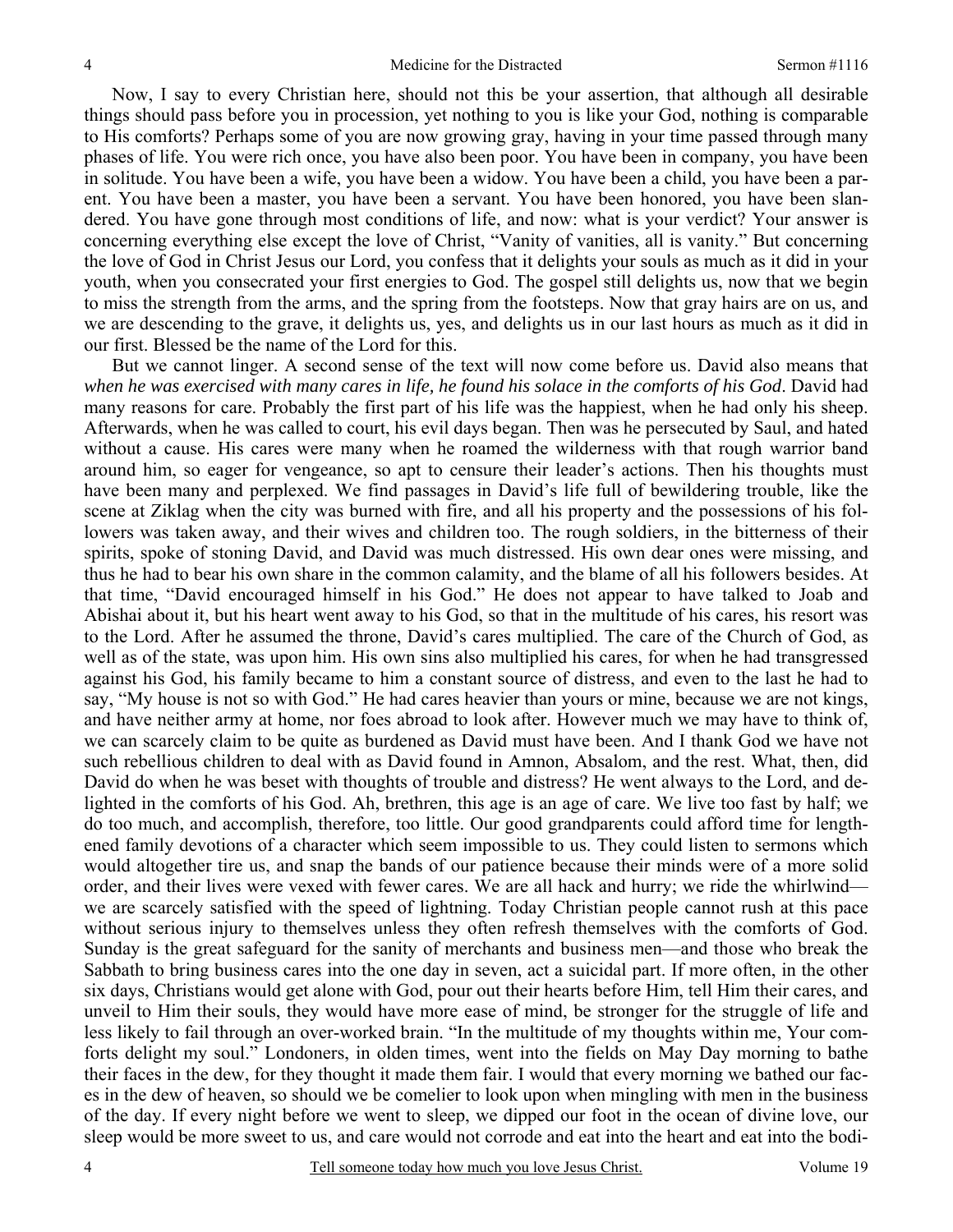#### Sermon #1116 Medicine for the Distracted

ly constitution, as I fear it does in a great number of cases in this weary age. Get away to your God, O Christian! You see the rooks by day flying over the fields searching for food, but as the sun goes down they congregate around their nests, and offer their evening hymn together among the treetops. Beloved, let us fly away to our God when the cares of the day are over, and praise and magnify His name. And then let us nestle down beneath the shadow of His wings.

A third meaning of the text is this—*when oppressed with evil thoughts, the psalmist found his shelter in God.* I may be speaking upon a subject which will be novel to some here, but it is one in which others of you have had much experience. There are times when the thoughts within us are terrible and horrible. If all the thoughts of the most chaste and holy here could now be unveiled to all, a life-enduring blush would crimson every cheek. Some evil thoughts arise from our own depraved hearts, and these are bad enough. Others are excited by the unholy world around us, and these are equally as evil. But there are some of still darker form, which are not thoughts of ours at all, but which are injected into the soul by Satan. How horrible they are, and how desperate is the conflict of a gracious soul when it is tortured with them! Satan will make you think that there is no God, no Savior, no Holy Spirit. There is not a doctrine of the gospel which he will not tempt you to doubt. There is not a holy thing which he will not urge you to blaspheme. I know some who have been forced to put their hands to their mouths for fear they should utter the accursed thoughts which have rushed through their minds. Do you suppose that these were drunks and swearers? No, I am not speaking of such. I am speaking of the purest and most holy men and women it was ever my lot to know, who have nevertheless been tormented by the devil with the most hideous and horrible suggestions with regard to the things of God. If you have never felt this temptation, I hope you never may, but the probabilities are you will, for there is scarcely a child in God's family that the dog of hell has not barked at. I have known such seasons; have known them to my horror. Now in such times, when obscene, profane, and blasphemous thoughts swarm in the brain like so many flies, as though Beelzebub, the god of flies, had taken possession of the whole mind, and made it swarm with every filthy thing—at such times the only consolation is to fall back upon your God. In the multitude of my thoughts within me, when they fret and wear me, like moths, or rather tear and rend me like wolves, I will fly to You, my God, to the splendor of Your love, to that fountain filled with blood which washes even these sins away, and to the mighty Spirit whose strong hands can chase these evil ones far away, and give peace to my spirit. Your comforts shall lift me right away from all this tempestuous weather into the clear sky of communion wherein Your comforts shall delight my soul.

Let me give a fourth rendering, upon which I will be very brief. *When the mind is worried with thoughts which cannot be dissipated, it is well to turn unto the Lord.* Thoughtful men will have periods in which they do not seem as much to have a subject for thought as to be prisoners of war to 10,000 subjects at once. They are carried away as with a flood. Their thoughts leap over one another, they press and struggle like a raging mob, they surge like the billows of the sea, they overflow the brain as though some mountain torrent had burst its banks and rushed down with devastating force into the valleys beneath. There are riots of thoughts—not one is well formed—or if well formed, it jostles its neighbor, and is jostled in return. The motions of the mind are at such times quick, hurried, impetuous, as though a whole lifetime of thought could be lived through in a few minutes. Have you ever been borne away by thoughts which you long to be rid of? Have you not put your hand to your weary brain, and wished it would leave off thinking? Have you not envied the country boy who swings upon a gate, scares the birds, eats bacon, and is as happy as a king? Have you never wished you could turn into a flower, and shut yourself up for the night as a flower does? O those nights of weary watching and longing for rest that will not come! Now there is no sleeping nectar that I know of like contemplation of the love of God. I know nothing which can give the jaded spirit rest like drawing near to God. When God smites me with pain, I love to tell Him, "O God, I would not smite a child of mine like this. If I did, if there were some necessity for it, I should pity him, my heart would yearn over him, I could not be untender to my dear boy. And I am Your child, and You are a better Father than I am—why, then, do you strike me?" Lay hold of the Lord, my brethren, in His relationship of Father, lay hold upon His heart, draw near to Him and wrestle with Him in this way, and pain will often give way before your pleadings. And trouble of heart will fly when you thus come to close grips with the covenant angel, and rise to really child-like, believing dealings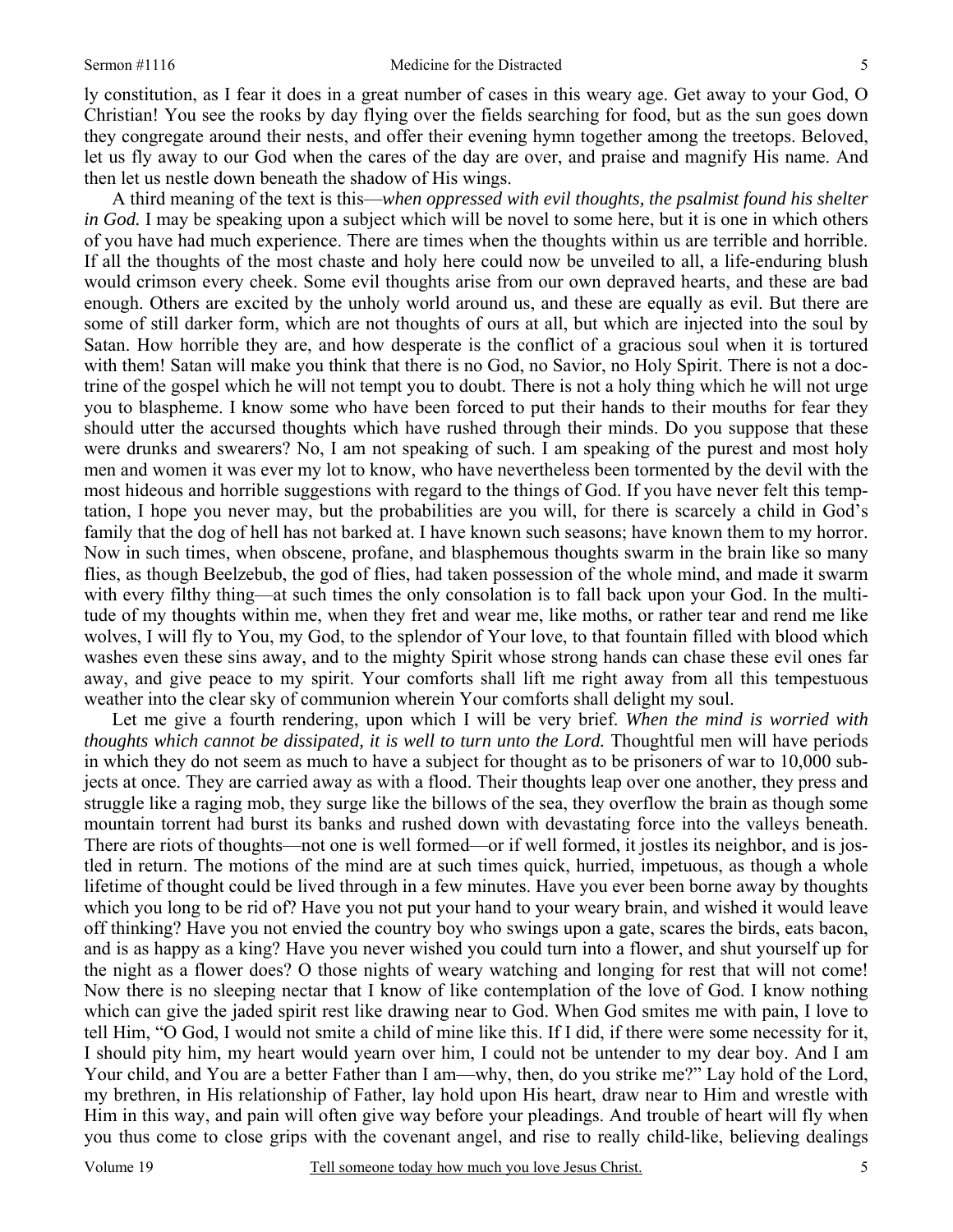with your Father which is in heaven. If you know the law of mental storms, you may reach peace, and that law may be summed up in one line—Steer to God right away! Fly to Him, and you will find a peaceful shelter where—

### *"You shall smile at Satan's rage, And face a frowning world."*

The last meaning I shall give the text is this—that *if ever we are beset by a multitude of thoughts of a doubting kind, we shall find our best solace in flying to our God.* Do you ever fall into this state? Do you thus speak—"No doubt there is a Savior, and a Savior for sinners, but is there a Savior for me? He can forgive sins, but will He forgive mine? He is able to renew the heart, but has He renewed mine? May I not prove, after all, to be a hypocrite? Is not my experience imaginary? Is not my faith presumption? May I not be self-deceived? Can I hope to hold out to the end? Shall I not, after all, fall by the hand of the tempter? Above all what shall I do when I come to die—will not the waves of death overflow me? Will not its chill floods swallow me up? What shall I do in the world to come if God forsakes me? Alas, may He not have forsaken me already? "My present circumstances are grievous, may I not expect to be deserted in my future distresses, and if so, what shipwreck shall I make, and what a byword will my character be? Will He not leave me to my own devices because I have, in former times, been so worldly and unholy? Alas, if He does, shall I become like others, who were at their outset flaming professors, and ended in being apostates from the Lord?" Now, my brothers and sisters, whenever such thoughts assault your soul, remember David's declaration—"In the multitude of my thoughts within me, Your comforts delight my soul." Come and anchor close by your God and the storms of unbelief will no more affect you. Francis Quarles, in his quaint, "Emblems," represents a man with a flail who is dealing heavy blows all around, and the only one who escapes is a person who, with much daring, comes close to him. The way to escape the heavy blows of providence is to close in with Him who wields the rod, for the further off you are, the heavier is the blow. In all dark times run home! Return to your rest! If you cannot come to the Lord as a saint, come as a sinner. If the past should have been altogether a delusion, yet begin again. Do not discuss with Satan the question as to whether you are a saint or not, but fly to Christ Jesus. Cease all your questions about whether or not you are saved, and say—

> *"A guilty, weak, and helpless worm, On Christ's kind arms I'll fall! He'll be my strength and righteousness, My Jesus, and my all!"*

Thus will you quickly end a fray, and begin a feast, for God's comforts will delight your soul.

**II.** We will spend a few minutes on the second point, which is this—WHAT IS THIS SUBJECT UPON WHICH DAVID LAYS SUCH STRESS? He says, "Your comforts delight my soul." What are God's comforts? They are very many—they are certainly as many as the multitudes of our thoughts! And they are very weighty—they are certainly as weighty as our thoughts can be, so that the one may be set over against the other.

The comforts of God are those refreshing truths which surround the person and the offices of the blessed Three in One. First there is the Father. Oh, is there no comfort in the thought that He is our Father, and not a stranger? Not a taskmaster, as some like to call Him, but our Father*,* and "Like as a father pities his children, so the Lord pities them that fear Him." Can a woman forget her suckling child, that she should not have compassion on the son of her womb? Can I be His child, and will He take delight in my misery? He may chasten me for my sins, but will He always chide, will He keep His anger forever? If He is a father, and the best of fathers, my soul, why are you cast down, why are you disquieted in me? Hope in His eternal love, for He will yet comfort you, and be the light of your countenance.

Then comes Jesus, Jesus the Son of God. What comforts there are in Him! A man of the substance of His mother, suffering just as we suffer, and touched, therefore, with a feeling of our infirmities, with a heart that always beats true to us; Jesus, God as well as man, and therefore able to succor. Is not that case well-cared for which is in His hands? Is not a soul safe when it is under His protection? Look up, troubled heart, into the eyes of Jesus, and see if they are not as stars to chase away the midnight of your spirit. Look at the crown of thorns on Jesus, and see if it does not pluck the thorns out of your spirit. Be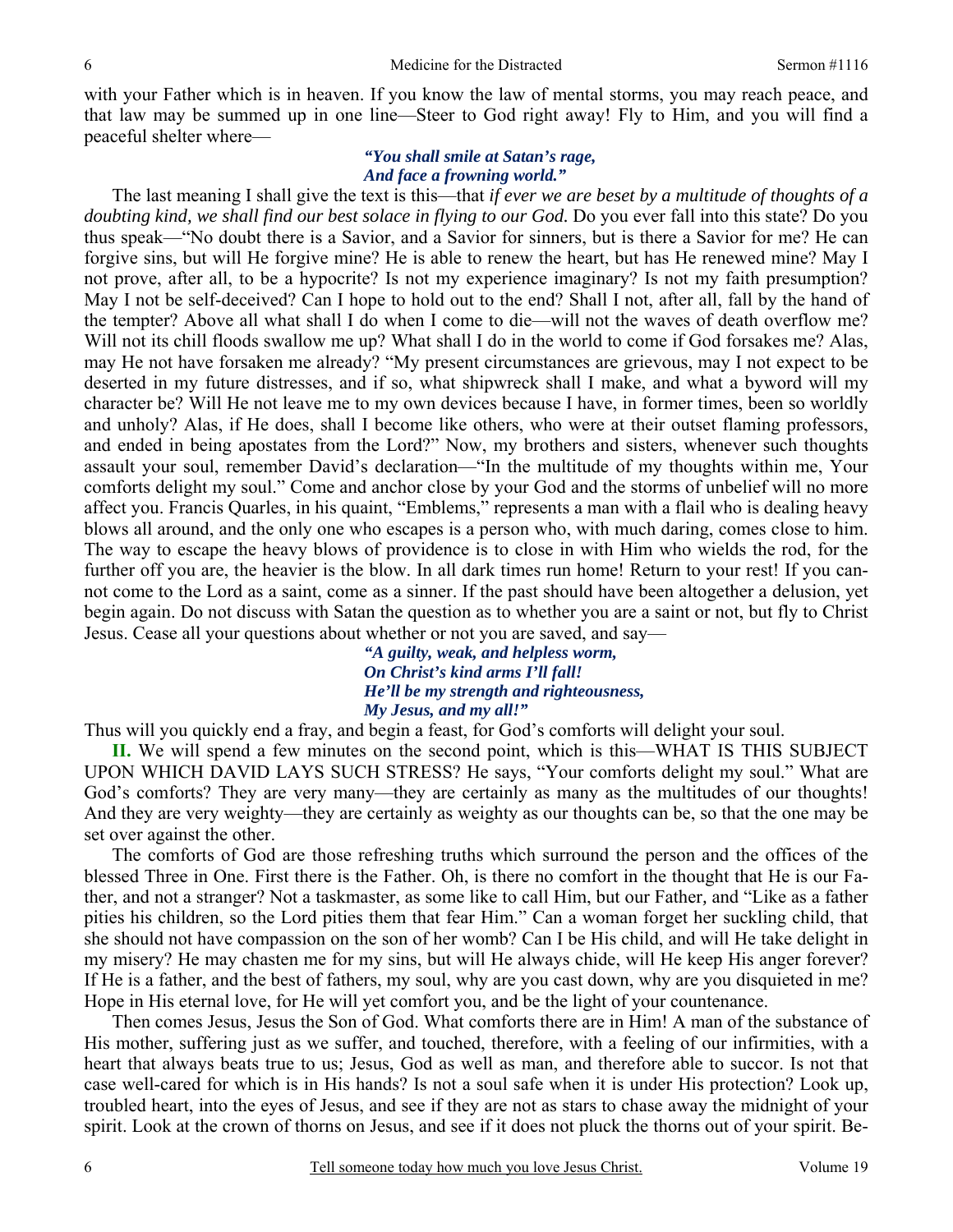hold Him suffering for you as Son of Man, and Son of God, and find your richest consolation there. Does my sin trouble me? It was laid on Jesus, why should it trouble me? Does God's wrath distress me? It has spent itself on Jesus, how can it fall on me? Where are fears about the future? Is it not written, "Because I live, you shall live also"? Can we be burdened by fears of death? Jesus Himself has died, perfumed the grave in which we shall sleep and then removed its door so that none shall be imprisoned there. Shall we be dismayed concerning the Judgment? "Who is he that condemns? It is Christ that died, yes, rather that has risen again." What room is there for distress of mind if we think upon the person and the work of Jesus Christ?

Nor let us forget the Holy Spirit. The Holy Spirit has already regenerated us, and in some degree, sanctified, illuminated, and comforted us, and He at this time "Helps our infirmities." Shall we not in all times of our distress think of Him? What if I cannot pray? He "Makes intercession in the saints." What if I cannot feel? He can quicken me. What if I feel utterly dead to divine things in my own apprehension? Cannot He make me like the chariots of Amminadib, and that in a single moment? Has He not coals of fire with which to kindle on the cold altar of my spirit another flame such as burned there in the day of my espousals? O blessed Spirit, You can do everything, deal graciously with me. Thus from the Father, Son, and Spirit, we obtain fullness of comfort.

But these consolations also spring from the whole work and system of divine grace. Old Christians, as a rule, become more and more Calvinistic because they need more comfort, and having had more experience, they have an appetite for the more solid and soul-satisfying doctrines of grace which they were strangers to in their youth. The idea that we are to preserve ourselves, and that our salvation hinges upon our own future endeavors may be very pleasant for a summer-weather sailor, but for navigating the wintry seas, we need something more cheering. The idea that we have not an immutable God to deal with may be put up with when the birds are singing in the sun, but it will not be tolerated when the owls are hooting in the night. A tried believer must have an immutable God, or he will feel his case to be hopeless.

At this moment my richest comforts are summed up in the verse—"Whom He did foreknow, He also did predestinate to be conformed to the image of His Son, that He might be the first-born among many brethren. Moreover, whom He did predestinate, them He also called: and whom He called, them He also justified: and whom He justified, them He also glorified." That whole system which begins in grace, which goes on in grace, which ends in grace, that system which makes the creature nothing and the Creator everything, that system which says to self-righteousness, "Begone, for if you remain here, men will boast," but which says to grace, "Come in and dwell with guilty, worthless, helpless sinners, and save them from first to last, that Christ may wear the crown"—that entire system is my consolation. In times of spiritual gloom I cling more tenaciously than ever to the old faith of my fathers, the faith which I have taught you from the beginning—that salvation is of the Lord, not of man, neither by man, but is the entire and sole work of God. I am a lost man if it is not so. If there is anything for me to do to complete the Savior's work, I shall never accomplish it. And if the grace of God is not effectual to save the very worst of men, then where God's face is seen in splendor, I shall never come. Salvation is all of grace, rich grace, triumphant grace, and therefore it delights my soul.

Again, in times when many thoughts assail us, the attributes of God are, each one of them, the delight of our soul if we are enabled to see them aright, though, alas, Satan too often makes us see them in a wrong light, and tempts us to extract sorrow instead of joy from them. Is God omniscient? Then my heavenly Father knows what things I have need of before I ask Him. Is God omnipotent? Then He is able to save to the uttermost them that come to Him. Is God immutable? Then from His purpose He will never turn, but will certainly perform the work of grace. There is light in every divine attribute for the believer. God is Love! Oh, what a jewel that sentence is! What a mountain of light! God is love! Child of sorrow, sing of that God and let your sorrows flee. God is love, unbounded, infinite, immutable, omnipotent, eternal love; love even to you—rejoice in it. It is also most comforting to remember that God is just, for He is not unrighteous to forget your work and labor of love. He is not unrighteous to forget His promises or break the bonds of the covenant, frustrate His oath, and discard the many solemn engagements under which He has laid Himself to His only Son.